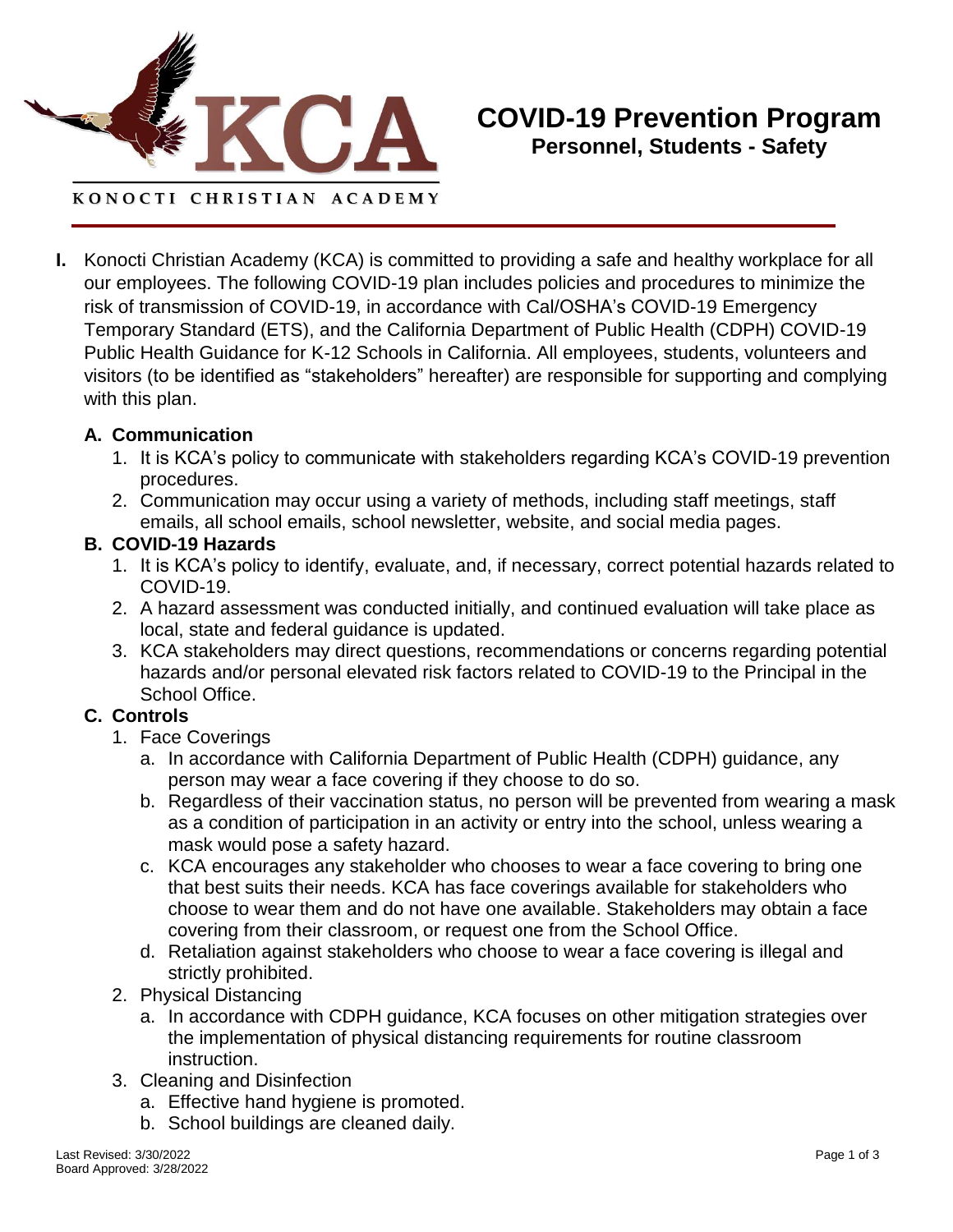- c. Additional targeted cleaning and disinfection may be performed in areas where an individual who was sick with COVID-19 was present within the last 24 hours.
- 4. Ventilation
	- a. To the extent feasible, KCA seeks to optimize indoor air quality.
	- b. This optimization may include evaluation and replacement of HVAC filters, the use of fans and portable air purifiers, and keeping windows and doors open as the weather permits.
	- c. Additionally, KCA may conduct certain classroom activities outdoors when feasible.
- 5. Health Screening and Medical Management
	- a. Stakeholders are expected to self-monitor for possible symptoms of COVID-19.
	- b. Stakeholders experiencing potential COVID-19 symptoms should stay home and seek care and testing, per [CDC Guidance.](https://www.cdc.gov/coronavirus/2019-ncov/community/schools-childcare/k-12-guidance.html#anchor_1625661984621)
	- c. Stakeholders with potential symptoms of COVID-19 may not return to school until they have met CDPH criteria to return:
		- 1) At least 24 hours have passed since resolution of fever without the use of feverreducing medications; AND
		- 2) Other symptoms are improving; AND
		- 3) They have a negative test for SARS-CoV-2, OR a healthcare provider has provided documentation that the symptoms are typical of their underlying chronic condition (e.g., allergies or asthma), OR a healthcare provider has confirmed an alternative named diagnosis (e.g., Streptococcal pharyngitis, Coxsackie virus), OR at least 10 days have passed since symptom onset.
		- 4) If the stakeholder tests positive for SARS-CoV-2, compliance with the [CDPH](https://www.cdph.ca.gov/Programs/CID/DCDC/Pages/COVID-19/Guidance-on-Isolation-and-Quarantine-for-COVID-19-Contact-Tracing.aspx)  [Guidance on Isolation and Quarantine for the General Public](https://www.cdph.ca.gov/Programs/CID/DCDC/Pages/COVID-19/Guidance-on-Isolation-and-Quarantine-for-COVID-19-Contact-Tracing.aspx) will be required prior to returning to the school campus.
	- d. Stakeholders may report any potential close contacts, symptoms and/or diagnosis of COVID-19 to the School Office without any fear of retaliation for doing so.

# **D. Case Reporting, Contact Tracing and Investigation**

- 1. It is KCA's policy to investigate and respond to COVID-19 cases on the school campus.
- 2. Per state requirements, KCA will report COVID-19 cases to the local health department.
- 3. As needed, KCA will utilize the [Group Tracing Approach to Students Exposed to COVID-19](https://www.cdph.ca.gov/Programs/CID/DCDC/Pages/COVID-19/Group-Tracing-Approach-to-Students-Exposed-to-COVID-19.aspx)  [in a K-12 Setting](https://www.cdph.ca.gov/Programs/CID/DCDC/Pages/COVID-19/Group-Tracing-Approach-to-Students-Exposed-to-COVID-19.aspx) to evaluate the need for any notifications and/or quarantine requirements.
- 4. KCA will maintain records of COVID-19 cases and report serious illnesses to Cal/OSHA and to the local health department when required.

# **E. Training**

1. KCA will provide training on COVID-19 policies and procedures, prevention, and other pertinent topics to applicable stakeholders as needed.

# **F. Screening and Testing**

- 1. KCA will conduct screening and/or testing as needed based on current CDPH guidance for testing in schools.
- 2. KCA will make testing available at no cost on a regular basis to employees, volunteers and students as needed. Testing may be requested by contacting the School Office.